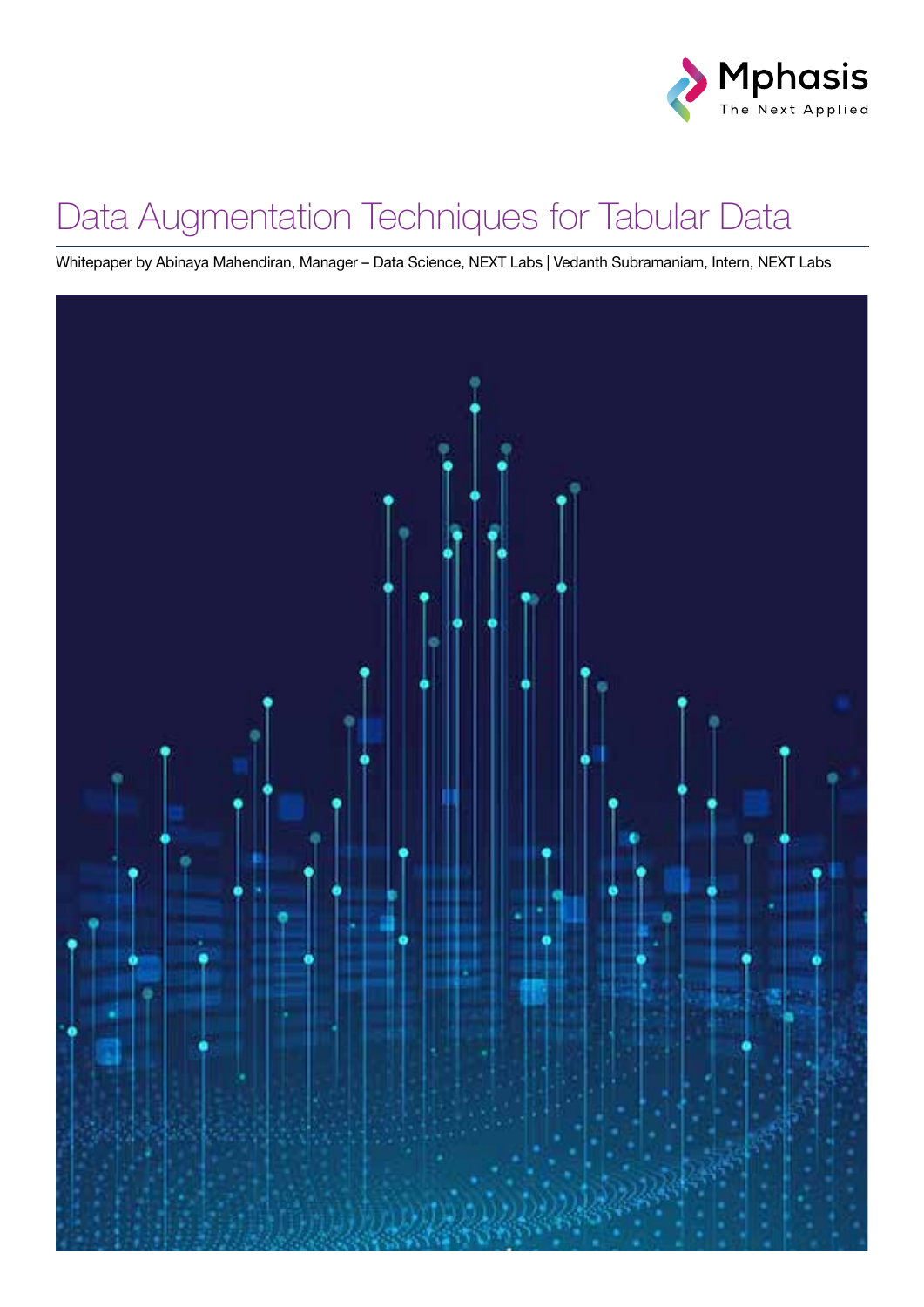## **Contents**

| <b>Introduction</b>                                 | 1              |
|-----------------------------------------------------|----------------|
| Why is Data so Important?                           | 1              |
| <b>Data Augmentation</b>                            | $\overline{2}$ |
| What Happens if You Train on an Imbalanced Dataset? | $\overline{2}$ |
| Sampling                                            | $\overline{4}$ |
| <b>Autoencoders-based Augmentation</b>              | 5              |
| Conclusion                                          | 7              |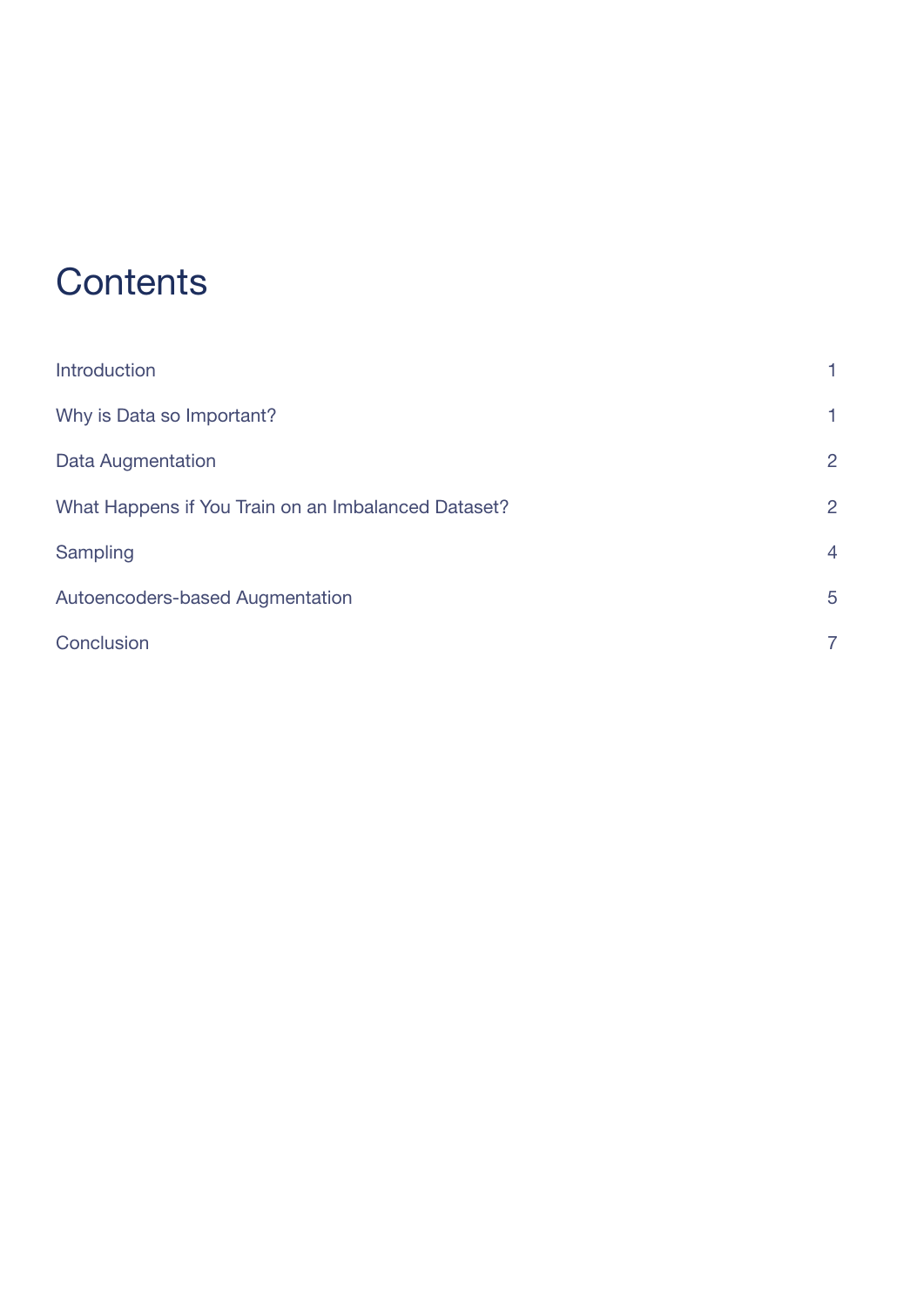## 1. Introduction

Data is the core of any Machine Learning (ML) or Deep Learning (DL) algorithm. Data must be provided in a format that an algorithm can understand. The main function of the ML/DL algorithm is to find patterns or information available in the data which is otherwise hidden from a human. The algorithm will fail to learn the underlying information if the data is not sufficient or if it is not in a suitable format.

## 2. Why is Data so Important?

The golden rule of Machine Learning is that an algorithm is only as good as the data it's fed. 95% of advertisers, per the Interactive Advertising Bureau's Data Center of Excellence, have terabytes of user data, location information and user interest they can use to target prospects. But to effectively use ML, advertisers and marketers must have the right data for the problems they are trying to solve when building predictive models. Machine Learning also requires the data to be properly formatted, cleaned and organized to enable data scientists to develop predictive models. Cleaning, maintaining and governing data is just one part of developing ML models.

Any Machine Learning project involves two key steps revolving around data:

#### Data pre-processing

Data pre-processing is a process of preparing the raw data and converting it into a suitable format for an ML model to consume. It is the first and crucial step in the ML process. In any ML project, the data doesn't come readily formatted. It is mandatory to clean and prepare the data in the right format. Most ML practitioners face the challenge of processing data accurately and efficiently. It is believed that around 80% of a data scientist's time is spent on pre-processing the data and making it usable.

#### Feature engineering

For an ML model to be effective in predicting results, the algorithms must receive structured and relevant data. Feature engineering is the process of using domain knowledge to extract features (characteristics, properties, attributes) from raw data. A feature is a property shared by independent units on which analysis or prediction has to be done.

After completing the above two vital steps, model training is performed. Model training is an iterative procedure where the hyperparameters of the model are fine-tuned to achieve better and optimal results for the problem at hand. But tuning the hyperparameters or tinkering with the ML model might not always yield good or considerable results. After a certain number of iterations, if the model does not converge, then either the quality or the quantity of the data is to be questioned, sometimes even both need to be checked.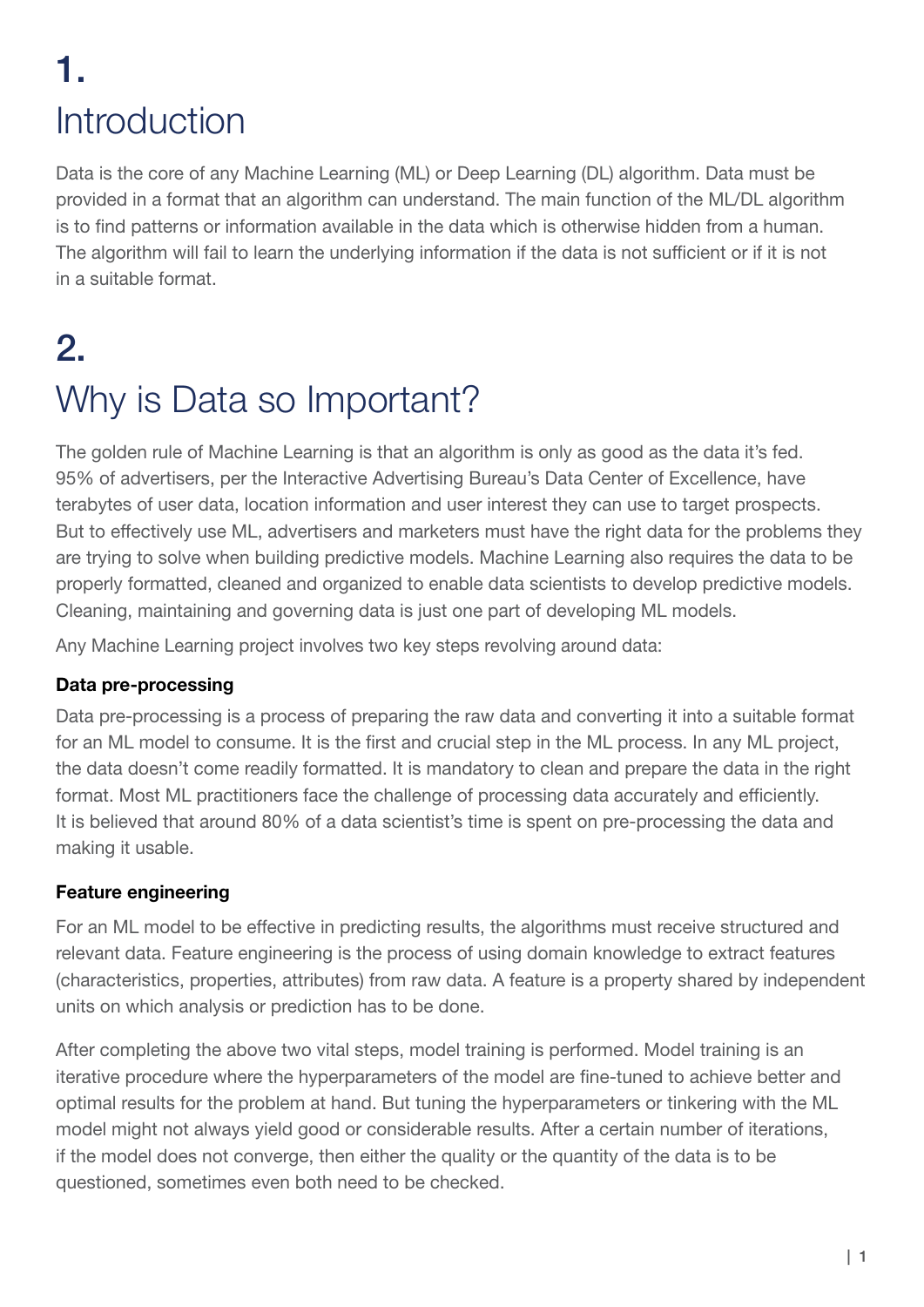## 3. Data Augmentation

Data augmentation is a technique to artificially create new data from existing data and significantly increase the diversity of data available for training the models. This is done by applying domain-specific techniques to the subset of training data. Since the performance of a model is highly dependent on the quality and quantity of the dataset, using synthetically generated data might help improve the model performance to some extent.

In an ML project, the dataset is divided into three subsets:

- Training set: a subset of data used to train the model
- Validation set: a subset of data used in the unbiased evaluation of a model which will in turn help in tuning model hyperparameters
- Test set: a subset of data used to test the generalization of the model

When the model fails to converge or if the desired result is not obtained, data augmentation can be done on the training set and validation set. Augmenting the test set would compromise the model. When dealing with image data, augmentation techniques such as cropping, padding and horizontal flipping are commonly used to train large neural networks and have proven to be effective in improving the model's accuracy and generalizing ability. However, when it comes to dealing with tabular data, there has been a lack of focus on improving the data quality through augmentation. In this paper, we explore, how to get started when dealing with class imbalance problems in a tabular dataset.

## 4.

## What Happens if You Train on an Imbalanced Dataset?

One of the underlying things to consider when dealing with imbalanced data in a classification problem is which metric to use. Accuracy is commonly used as the de facto metric. However, for the class imbalance problem, it's not right to use accuracy as a metric. This problem is better known as the accuracy paradox.



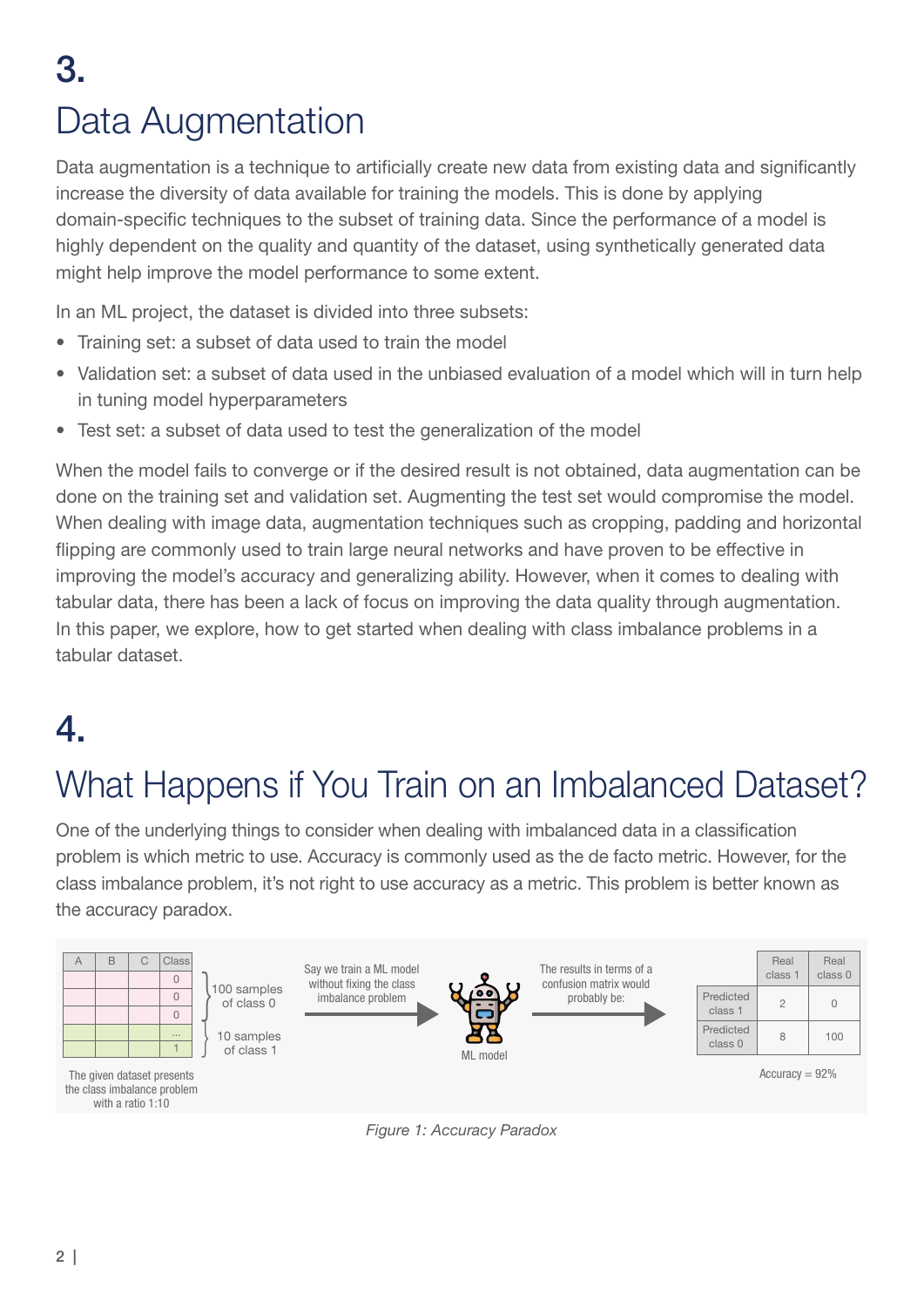When using accuracy as the metric to evaluate a Machine Learning model that was trained with a dataset with the class imbalance problem, the results can be misleading. As we can see in Figure 1, the accuracy is 92%, which would make us assume that the model is good enough. However, if we observe, we can see that the model learned to classify everything towards class 0, which generates the effect of having a good enough accuracy. In these cases, in addition to applying some method to fix the class imbalance problem, it is suggested to introduce other evaluation metrics such as precision, recall and F1-Score.

Precision is the ratio of correctly predicted positive observations to the total predicted positive observations. The recall is the ratio of correctly predicted positive observations to all the observations in the actual class. Finally, to generalize the precision and recall metrics,



*Figure 2: Metrics*

we implement the F1-Score metric, which is understood as "the harmonic mean" between the precision and recall in other words, it provides a ratio between both metrics. Therefore, judging the model's performance based on the accuracy metric alone in an imbalanced dataset is erroneous and before proceeding with model training, the dataset needs to be augmented.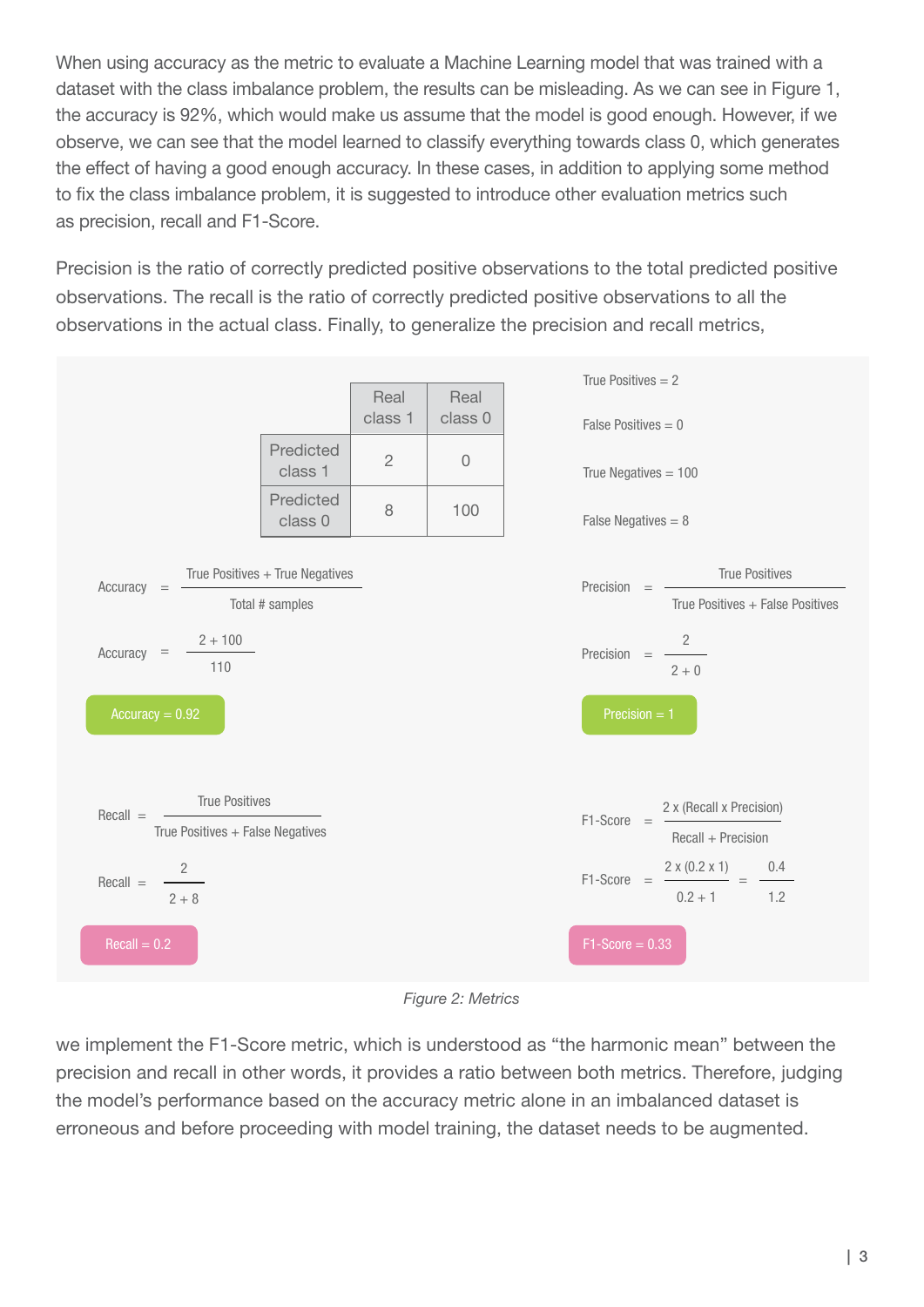## 5. **Sampling**

Sampling is a method that allows us to get information about the population based on the statistics from a subset of the population (sample) without having to investigate every individual.

Data sampling is a collection of techniques that transform the training dataset to balance the class distribution. Once balanced, standard Machine Learning algorithms can be trained directly on the transformed dataset without any modification. This is one way to address the imbalance in the training data. There are many different types of data sampling methods that can be used, and there is no single best method to use on all classification problems. Like choosing the right model, careful experimentation is required to discover which sampling method works best for the project.

#### Random Oversampling

Random oversampling is the simplest oversampling technique to balance the imbalanced dataset. It balances the data by replicating the minority class samples. This does not cause any loss of information and results in an equal distribution of the majority and minority classes. Oversampling might be prone to overfitting, but is an extremely fast technique that is useful when dealing with large to extremely large tabular data.

#### Random Undersampling

Random undersampling method randomly removes samples from the majority class, with or without replacement. This is one of the earliest techniques used to alleviate the imbalance in the dataset; however, it may increase the variance of the classifier and is very likely to discard useful or important samples. Like oversampling, this is an extremely fast technique and is useful when handling large data.



*Figure 3: (Left) Undersampling and (Right) Oversampling*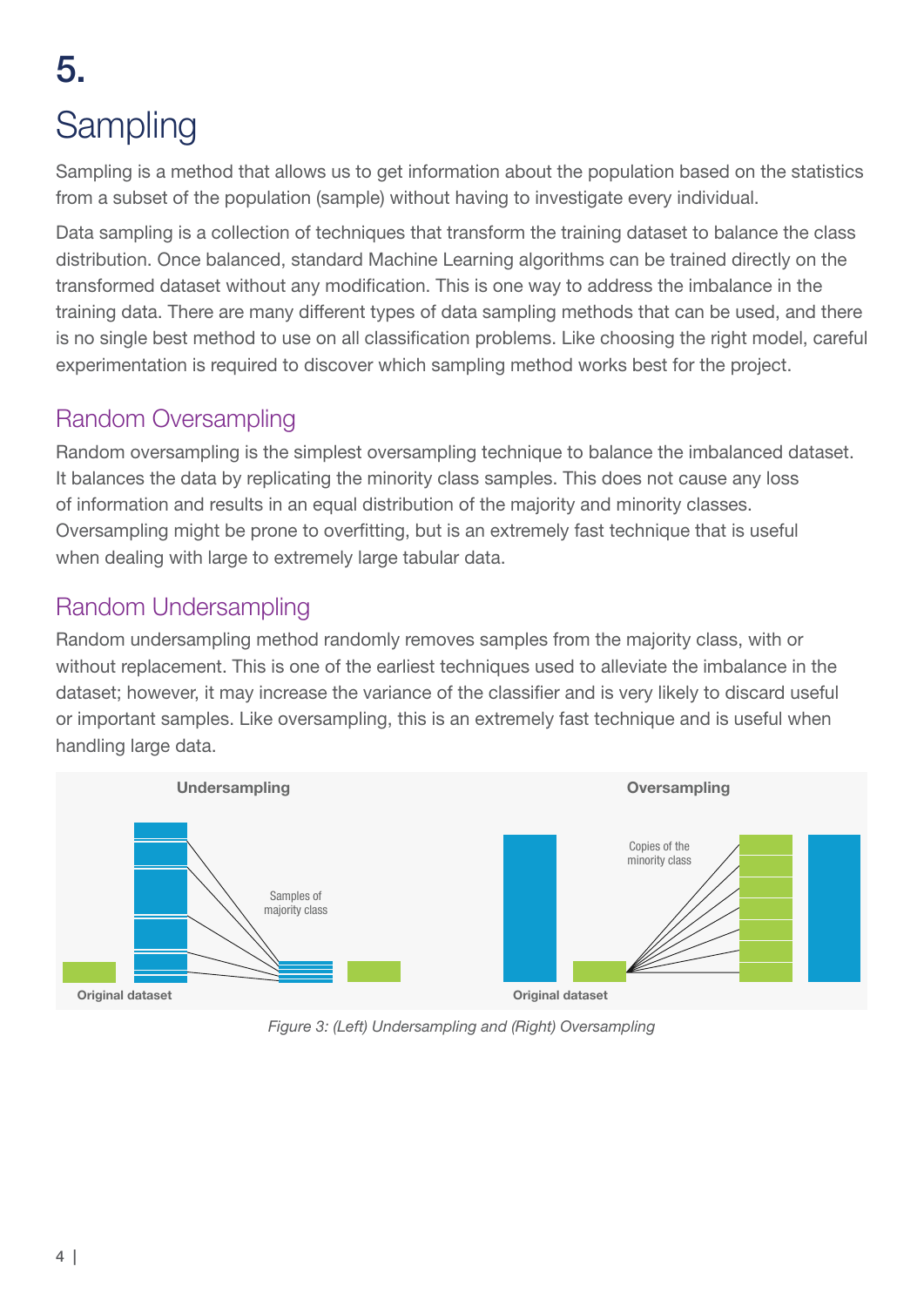### **SMOTE**

Random oversampling is prone to overfitting as the minority class samples are replicated. Overfitting can be avoided by SMOTE. SMOTE stands for Synthetic Minority Oversampling Technique. It creates new synthetic samples to balance the dataset.

SMOTE works by utilizing a k-Nearest Neighbor algorithm to create synthetic data. Samples are created through the following steps:

- Identify the feature vector and its nearest neighbor
- Compute the distance between the two sample points
- Multiply the distance with a random number between 0 and 1
- Identify a new point on the line segment at the computed distance
- Repeat the process for identified feature vectors



*Figure 4: SMOTE*

#### SMOTE-NC

SMOTE oversampling technique only works for the dataset with all continuous features. For a dataset with categorical features, Smote-NC (Nominal and Continuous) is used for sampling. SMOTE can also be used for data with categorical features by one-hot encoding, but it may result in increased dimensionality. Therefore, SMOTE-NC is used when there are categorical features. SMOTE-NC can be used by denoting the features that are categorical, and SMOTE would resample the categorical data instead of creating synthetic data.

## 6.

## Autoencoders-based Augmentation

Autoencoder is an unsupervised artificial neural network that learns how to efficiently compress and encode data and performs reconstruction of the data that is as close to the original input as possible. Autoencoder, by design, reduces data dimensions by learning how to ignore the noise in the data.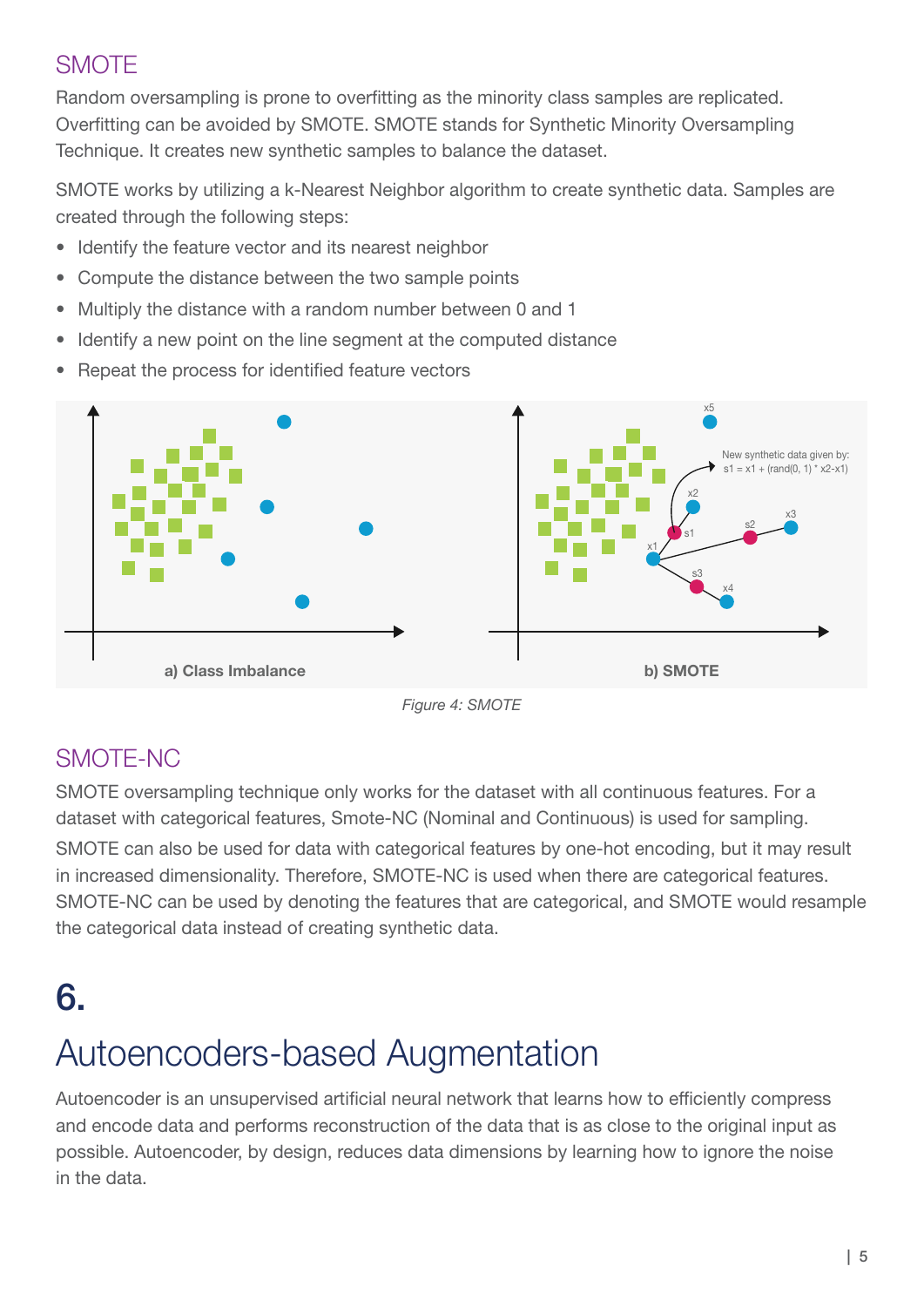A Variational Autoencoder (VAE), with a slight variation in the architecture, provides a probabilistic method for describing an observation in latent space. Thus, rather than building an encoder that outputs a single value to describe each latent state attribute, VAE provides a probability distribution for each latent attribute. By constructing the encoder model to output a range of possible values (a statistical distribution), sampling can be randomly done from the distribution so that it can be fed into the decoder model.

The latent space is continuous in nature. VAE performs sampling by outputting a 2-dimensional vector (mean and variance) from a random variable. The vector is then used to get a sampled encoding which is passed to the decoder. As encodings are generated from a distribution with the same mean and variance as those of the inputs, the decoder learns from all nearby points referred to as the same latent space.



*Figure 5: Variational Autoencoders*

Rather than directly outputting values for the latent state in a standard autoencoder, the encoder model of a VAE will output parameters describing a distribution for each dimension in the latent space. The assumption here is that the prior follows a normal distribution, so the two output vectors describe the mean and variance of the latent state distributions.

The decoder model will then generate a latent vector by sampling from these defined distributions and proceed to reconstruct the original input. Values that are close to one another in latent space should result in very similar reconstructions. However, this sampling process requires some extra attention. When training the model, the relationship of each parameter in the network is tuned to the final output loss using a technique known as backpropagation. However, this technique cannot be applied to a random sampling process. The reparameterization trick is leveraged where sample  $\epsilon$  from a unit Gaussian is randomly sampled, and the sampled  $\epsilon$  is randomly shifted by the latent distribution's mean μ and scaled by the latent distribution's variance σ. With this reparameterization, parameters of the distribution are optimized while still maintaining the ability to randomly sample from the distribution.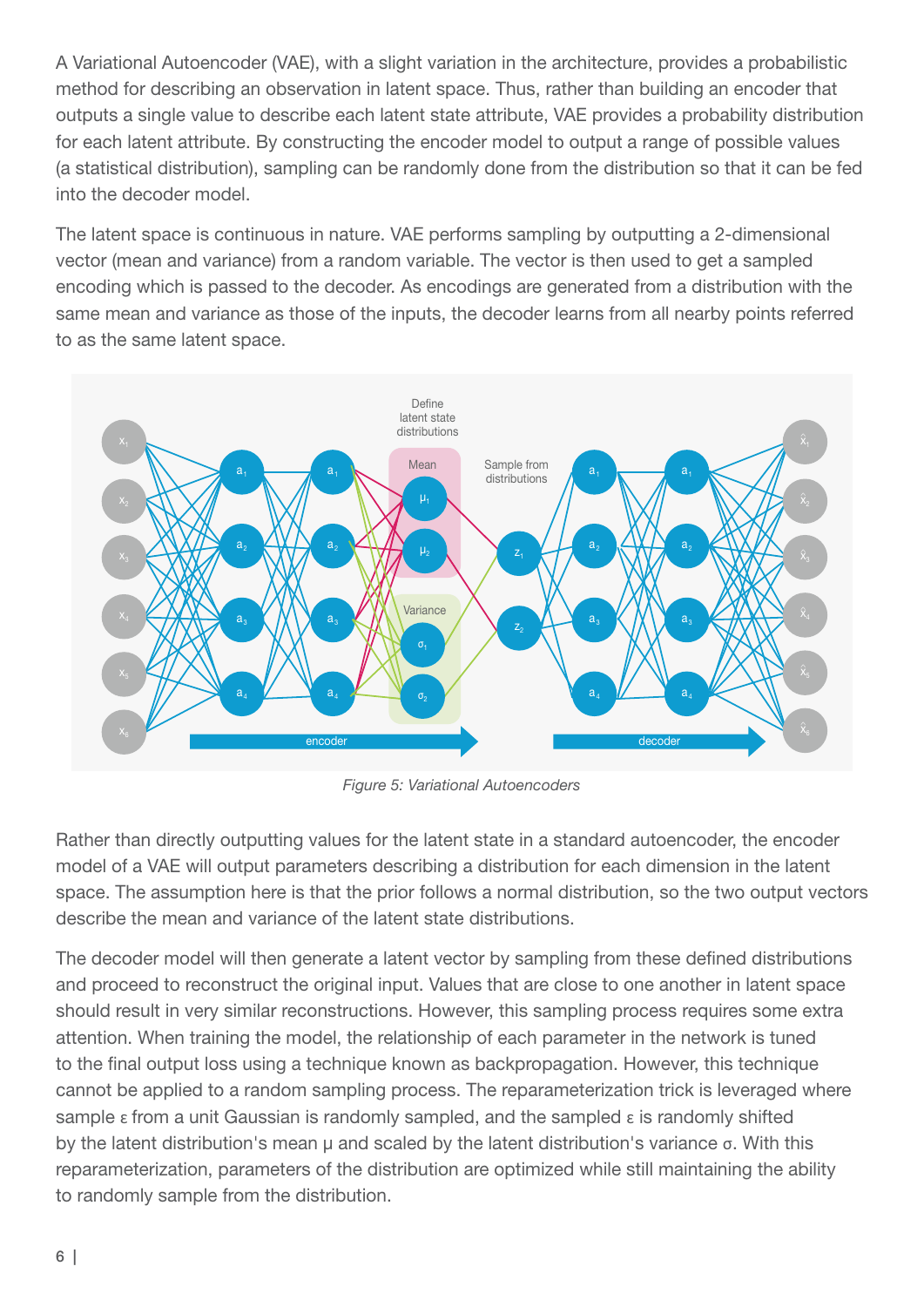

*Figure 6: Encoder and Decoder*

The Variational Autoencoders (VAE) approach can be used to augment datasets for classification or regression tasks. For a classification task, the minority classes can be augmented into containing the same number of samples as the majority class, thus ensuring that the class imbalance is handled. In the case of a regression task, the desired number of samples can be generated.

# 7.

## **Conclusion**

The data augmentation techniques described in the paper are applicable to tabular data in general. There are several other techniques that are available for textual, audio, video and image data. Most of the use cases that come up in the industry will require tabular data as the first step, but the availability might be scarce. In those scenarios, any of the above techniques can be used to increase the diversity and the quantity of tabular data.